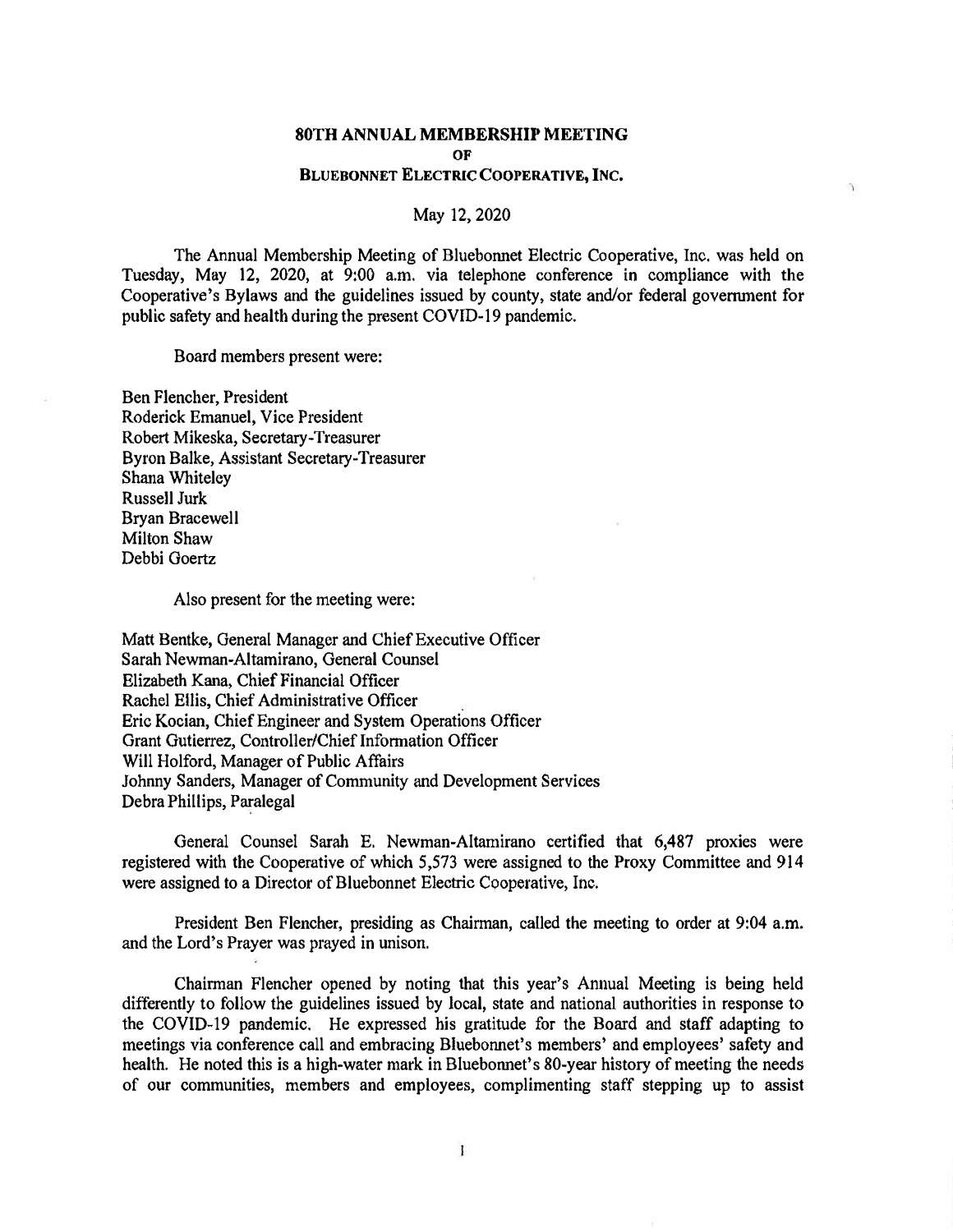members struggling financially and their enthusiasm and commitment to assist Bluebonnet's members and communities.

Chairman Flencher congratulated Roderick Emanuel, Robert Mikeska, Byron Balke and Russell Jurk on their re-election. Chairman Flencher then discussed important procedures put in place under the current conditions presented by the COVID-19 pandemic, the proxy process and Bluebonnet's successes during 2020. He thanked the entire organization for their outstanding performance.

Secretary-Treasurer Robert Mikeska certified that the Annual Meeting Notice was published in the May 2020 issue of the Texas Co-op Power and mailed to all members on April 29, 2020, giving notice of no public attendance in adherence to guidelines issued by local, state and national authorities in response to the COVID-19 pandemic; the total number of members on the date of the Annual Meeting was 78,911, the total number of non-member consumers on the date of the Annual Meeting was none, there were 6,487 members in attendance either in person or by proxy, which number constitutes a quorum, and thereby officially opens this meeting to transact such business as outlined in the notice.

Secretary Mikeska reported that the Special Committee of the Board, comprised of Ben Flencher, Chairman of the Board, Roderick Emanuel, Secretary-Treasurer, and Byron Balke Assistant Secretary-Treasurer, met on June 18, 2019 to review the minutes of the May 14, 2019 annual meeting, and during the Regular Meeting of the Board of Directors on June 18, 2019, the Special Committee recommended approval of the Annual Meeting Minutes, which were subsequently approved. Secretary-Treasurer Mikeska requested that Chairman Flencher request a motion to waive reading of the minutes and ratify the Board's approval of the minutes.

Chairman Flencher requested a motion to waive reading of the minutes and ratify the actions of the Special Committee and the Board for approving the minutes of the May 14, 2019, Annual Meeting.

Motion was made and seconded to waive reading of the minutes and to ratify the actions of the Special Committee and the Board for approving the minutes of the May 14, 2019, Annual Meeting. The motion carried.

CEO Bentke then discussed Bluebonnet's financial performance and operational highlights, including current events and the effects of the Coronavirus, financials and the annual meeting communications plan.

CEO Bentke expressed his deep regrets for not being able to host members at the 2020 Annual Meeting, but noted the meeting is being held via telephone conference based upon national, state and local public health guidelines. He noted Bluebonnet is a critical infrastructure thereby having essential employees who have to do their job in order for hospitals, pharmacies and grocery stores, etc. to do their essential work. He reported that strategies and operational practices were installed in mid-March to allow Bluebonnet to continue to serve its members and communities without interruption. He welcomed the opportunity to see Bluebonnet's wonderful members at the 2021 Annual Meeting. He then presented and discussed the Cooperative's financial performance and highlights in Operations, covering, among other matters, \$571M in assets of the Cooperative; plant additions of \$51k; equity of \$39.34%; \$28.96M in net margins, debt service coverage at 2.49 with a healthy tier ratio at 3.07; meter growth rising from 98,861 in